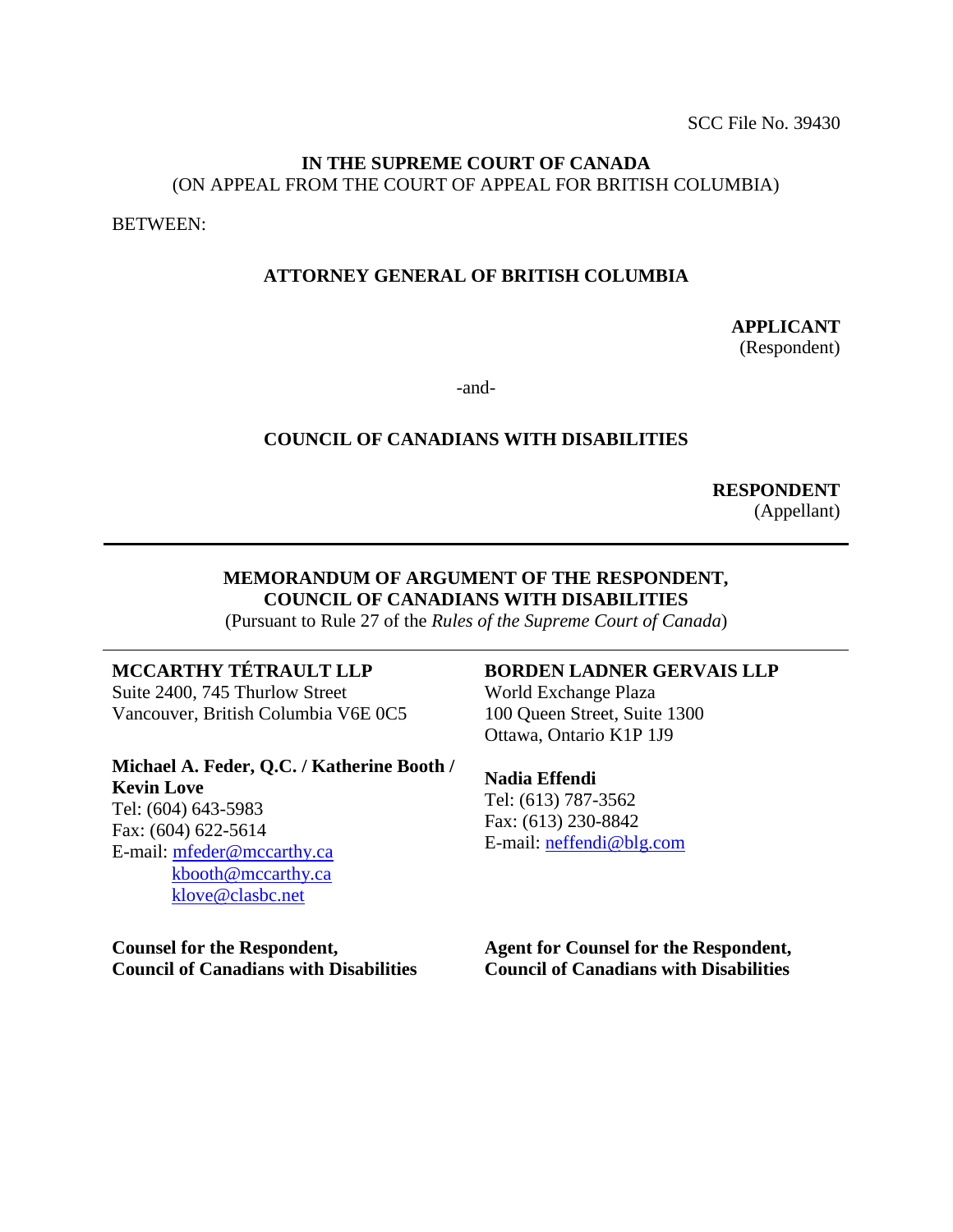ORIGINAL TO: **Registrar** Supreme Court of Canada 301 Wellington Street Ottawa, ON K1A 0J1

COPY TO:

## **MINISTRY OF ATTORNEY GENERAL Legal Services Branch**

Suite 1301, 865 Hornby Street Vancouver, British Columbia V6Z 2G3

**Mark Witten / Emily Lapper** Tel: (604) 660-3093 Fax: (604) 660-6797 E-mail: [mark.witten@gov.bc.ca](mailto:mark.witten@gov.bc.ca) [emily.lapper@gov.bc.ca](mailto:emily.lapper@gov.bc.ca)

**Counsel for the Applicant, Attorney General of British Columbia** **GIB VAN ERT LAW** 148 Third Ave.

Ottawa, Ontario K1S 2K1

### **Dahlia Shuhaibar**

Tel: (613) 501-5350 Fax: (613) 651-0304 Email: [dahlia@gibvanertlaw.com](mailto:dahlia@gibvanertlaw.com)

**Agent for Counsel for the Applicant, Attorney General of British Columbia**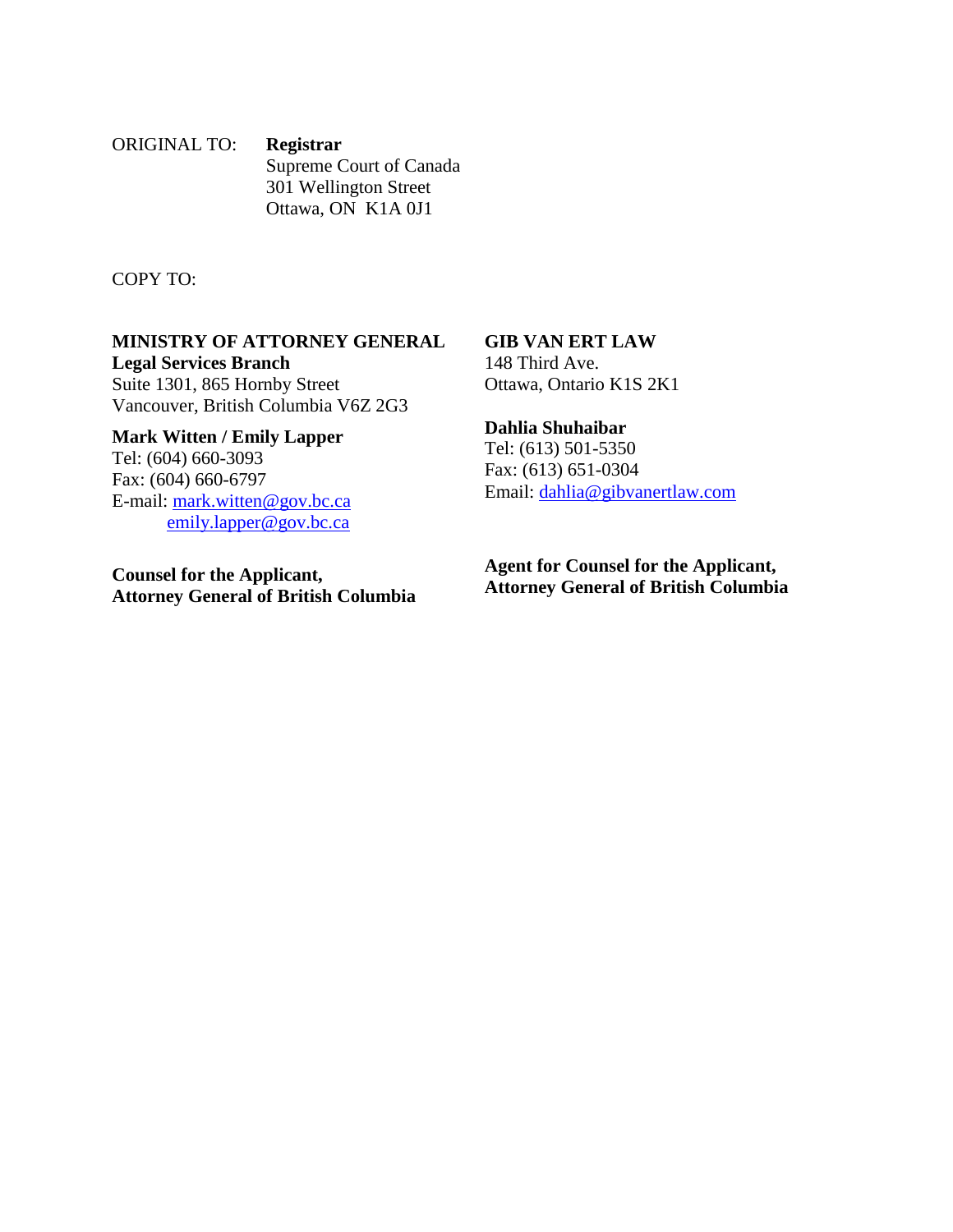| <b>TABLE OF CONTENTS</b>                                                |                |
|-------------------------------------------------------------------------|----------------|
| PART I - OVERVIEW AND STATEMENT OF FACTS                                | 1              |
| Overview<br>$\mathbf{A}$                                                | $\mathbf{1}$   |
| <b>B.</b><br>Facts                                                      | $\overline{2}$ |
| PART II - QUESTIONS IN ISSUE                                            | 6              |
| PART III - STATEMENT OF ARGUMENT                                        | 7              |
| A. No New Approach to Public Interest Standing                          | $\tau$         |
| No Endorsement of Trials Based on Reasonable Hypotheticals<br><b>B.</b> | 9              |
| PART IV - SUBMISSIONS ON COSTS                                          | 10             |
| PART V - ORDER SOUGHT                                                   | 11             |
| PART VI - TABLE OF AUTHORITIES                                          | 12             |
| <b>SCHEDULE "A"</b>                                                     | 13             |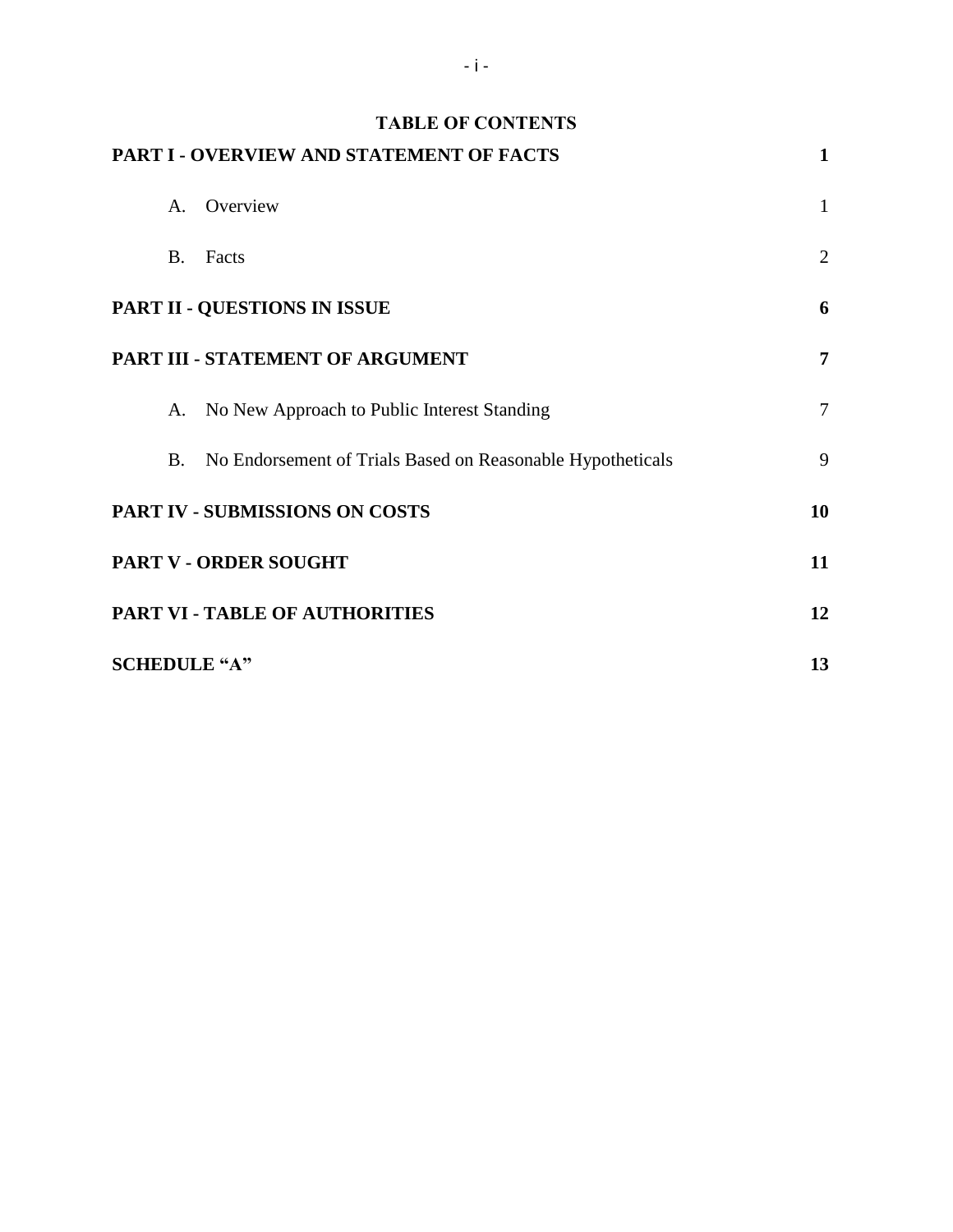### **PART I - OVERVIEW AND STATEMENT OF FACTS**

## <span id="page-3-1"></span><span id="page-3-0"></span>**A. Overview**

 $\overline{a}$ 

1. The AGBC's proposed interlocutory appeal raises no issue of public importance. The Court of Appeal unanimously applied settled law—the *Downtown Eastside*<sup>1</sup> framework—to conclude that the chambers judge had erred in analyzing one of the factors governing public interest standing. Rather than determining the standing question itself, the Court of Appeal remitted the question to the chambers judge for his reconsideration. Nothing about that pedestrian and restrained exercise in appellate review could warrant this Court's consideration. Leave should be denied.

2. To try to get this Court's attention, the AGBC asserts that the Court of Appeal took a "new approach",<sup>2</sup> "dispensed" with elements of the *Downtown Eastside* framework,<sup>3</sup> and somehow simultaneously "expand[ed]" and "strip[ped]" the test for public interest standing.<sup>4</sup> All of this is imagined. The Court of Appeal did not even criticize *Downtown Eastside*—it just followed it, as it knew it had to. The chambers judge can now apply it.

3. The Court of Appeal never held that constitutional challenges can be adjudicated "in a factual vacuum" or "without any factual foundation" based on "reasonable hypotheticals".<sup>5</sup> The AGBC's assertions that it did are alarmist nonsense. The Court of Appeal went no further than to observe that CCD could "*seek* to establish its claim *by adducing evidence* from directly-affected non-plaintiff and expert witnesses rather than through a personal co-plaintiff".<sup>6</sup> That observation is unimpeachable: a plaintiff with public interest standing—who is by definition not directly affected by the challenged law—will always need to prove its case through testimony from and about others. The phrase "reasonable hypotheticals" does not appear even once in the Court of Appeal's decision.

<sup>1</sup> *Canada (Attorney General) v. Downtown Eastside Sex Workers United Against Violence*, 2012 SCC 45 [*Downtown Eastside*].

 $^2$  Applicant's Memorandum of Argument at paras. 2, 4, 26, 32, 40.

 $3$  Applicant's Memorandum of Argument at paras. 2, 45.

 $4$  Applicant's Memorandum of Argument at paras. 4, 26, 55–56.

<sup>5</sup> Applicant's Memorandum of Argument at paras. 4, 32, 52, 57.

<sup>6</sup> *Council of Canadians with Disabilities v. British Columbia (Attorney General)*, 2020 BCCA

<sup>241</sup> at para. 113 [BCCA Reasons] [emphasis added].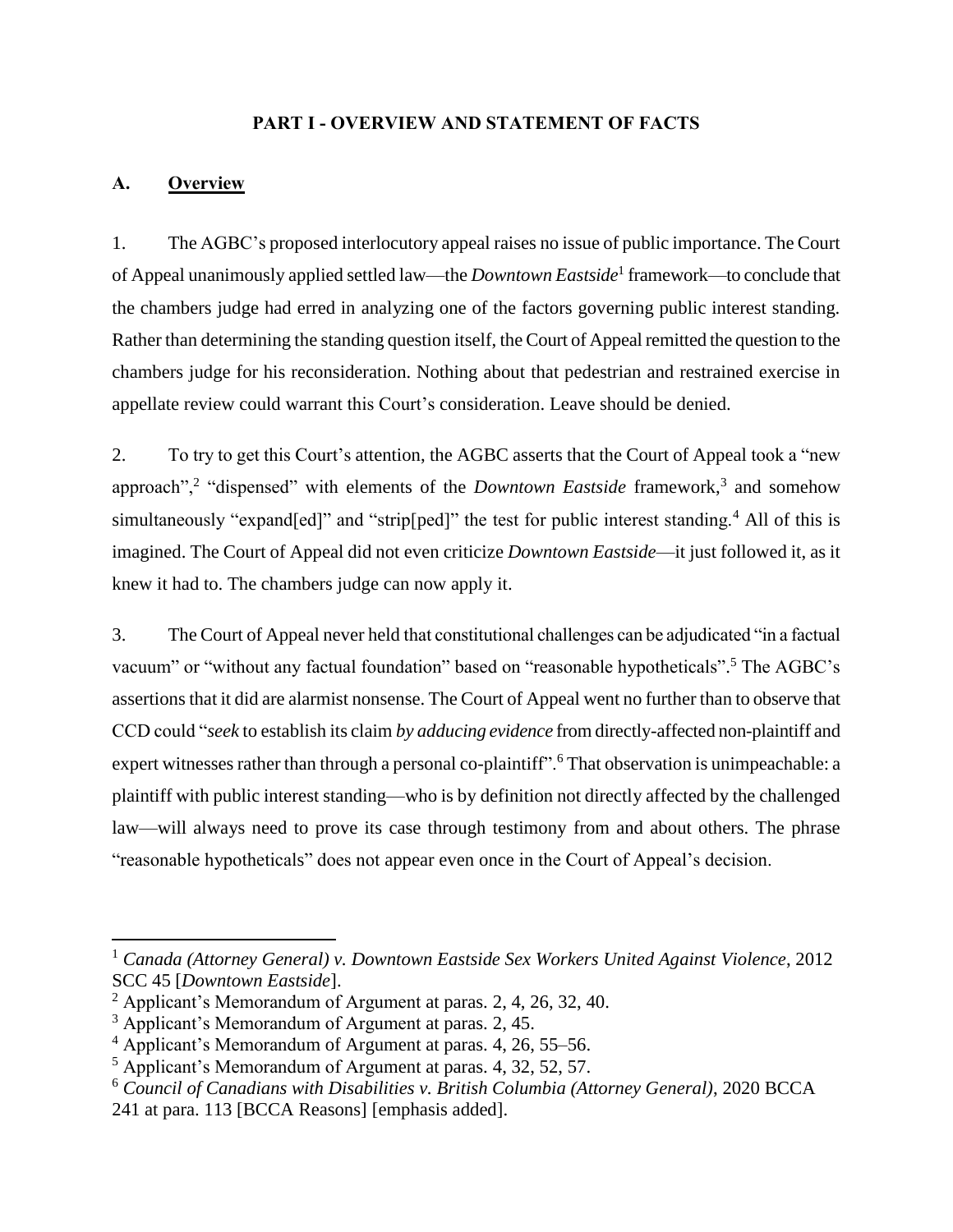4. None of the usual circumstances warranting leave exist here. The proposed appeal does not address the constitutional validity or applicability of any law. It does not concern the interpretation of a federal statute or a provincial statute with corresponding statutes in other provinces. It does not deal with a conflict in provincial and federal authority over a subject matter. It does not address a novel point of law. There are no relevant conflicting decisions in provincial courts of appeal—or, indeed, conflicting decisions at all. The AGBC's leave application should be dismissed, with costs.

<span id="page-4-0"></span>**B. Facts**

5. CCD's underlying action challenges the constitutional validity of three provisions in British Columbia's mental health legislation. Those provisions permit psychiatric treatment to be administered to an involuntary patient without their consent. They do so regardless of the patient's capacity and, for patients who actually lack capacity, regardless of the availability of a substitute decision-maker. <sup>7</sup> CCD alleges that the impugned provisions unjustifiably infringe the rights of people with mental disabilities under ss. 7 and 15 of the *Charter*.

6. The action was initially prosecuted by CCD and two individual plaintiffs who had been subject to psychiatric treatment as involuntary patients. However, after a year of litigating, the individual plaintiffs became unable or unwilling to fulfil their roles and responsibilities as plaintiffs.<sup>8</sup> They discontinued their claims, leaving CCD as the sole plaintiff.<sup>9</sup>

7. The discontinuances did not substantively change the allegations in the action or the AGBC's response to them.<sup>10</sup> Allegations about the individual plaintiffs specifically were amended to describe similarly situated patients generally.<sup>11</sup>

8. After several months, the AGBC applied for a summary trial on the sole issue of public interest standing. By then, the parties had agreed to a four-week trial estimate.<sup>12</sup> Discussions were

 $7$  Amended Notice of Civil Claim, Applicant's Application Record, Tab 4D at para. 1.

<sup>&</sup>lt;sup>8</sup> Affidavit #1 of Melanie Benard made on August 15, 2018, Applicant's Application Record,

Tab 4J at para. 55 [Benard Affidavit]; BCCA Reasons at para. 30.

<sup>&</sup>lt;sup>9</sup> BCCA Reasons at paras. 21, 30.

 $10$  Except for a new allegation by CCD about psychosurgeries and a new denial by the AGBC of CCD's public interest standing.

<sup>&</sup>lt;sup>11</sup> BCCA Reasons at para. 22.

<sup>&</sup>lt;sup>12</sup> BCCA Reasons at para. 24.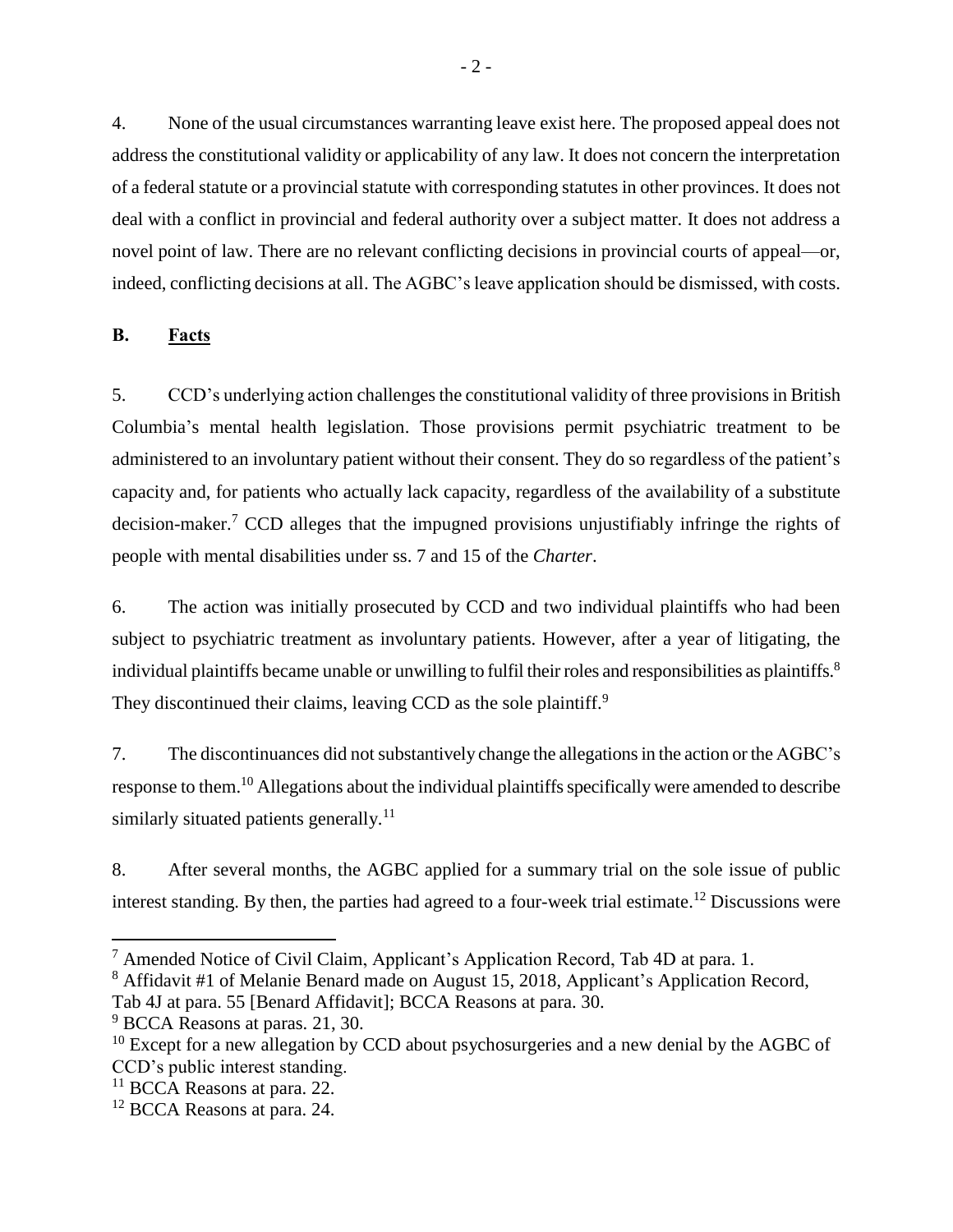pending about whether the trial would involve *viva voce* testimony or affidavits or both. Document production was incomplete, no examinations for discovery had been conducted, and deadlines for the delivery of expert reports were distant.

9. The AGBC's application was supported by only a clerk's affidavit. The AGBC did not identify a single individual or organization who would be willing to bring the constitutional challenge, let alone one more suited than CCD.<sup>13</sup>

10. In defence of the application, CCD relied on the affidavit of Melanie Benard. Ms. Benard is the Chair of CCD's Mental Health Committee and previously practiced as a lawyer specializing in mental health law.<sup>14</sup> Ms. Benard attested to the stereotypes and significant barriers people with mental disabilities face, and explained that the experience of this case—in which both individual plaintiffs became unable or unwilling to continue the litigation—was an example of those barriers operating in the context of protracted, complex litigation. 15

11. Although there were no longer individual plaintiffs, Ms. Benard deposed that CCD intended at trial to tender both lay and expert evidence addressing the nature of mental disabilities; the stereotypes and barriers people with mental disabilities face; the lived experiences of people who receive forced psychiatric treatment; and the impact of the impugned provisions on the people they affect.<sup>16</sup>

12. Despite this, the AGBC asserts that CCD intended "to prove constitutional infirmity by way of 'reasonable hypotheticals'", and plucks a few tangential sentences from CCD's application response to support its assertion.<sup>17</sup> The AGBC's assertion is false, and its selective quote is deceptive. CCD never once stated that it intended to rely on reasonable hypotheticals. Rather, it stated—repeatedly—that it intended to prove its case with evidence from individuals directly affected by the impugned provisions, as well as expert evidence.<sup>18</sup> CCD's only mention of

<sup>&</sup>lt;sup>13</sup> Affidavit #1 of Heather Lewis made on July 13, 2018, Applicant's Application Record, Tab 4H.

<sup>&</sup>lt;sup>14</sup> Benard Affidavit at para. 4; BCCA Reasons at para. 27.

<sup>&</sup>lt;sup>15</sup> Benard Affidavit at paras. 54–55; BCCA Reasons at para. 29.

<sup>&</sup>lt;sup>16</sup> Benard Affidavit at paras. 56, 58; BCCA Reasons at para. 30.

<sup>&</sup>lt;sup>17</sup> Applicant's Memorandum of Argument at para. 12; see also paras.  $47-49$ .

<sup>&</sup>lt;sup>18</sup> See Schedule "A".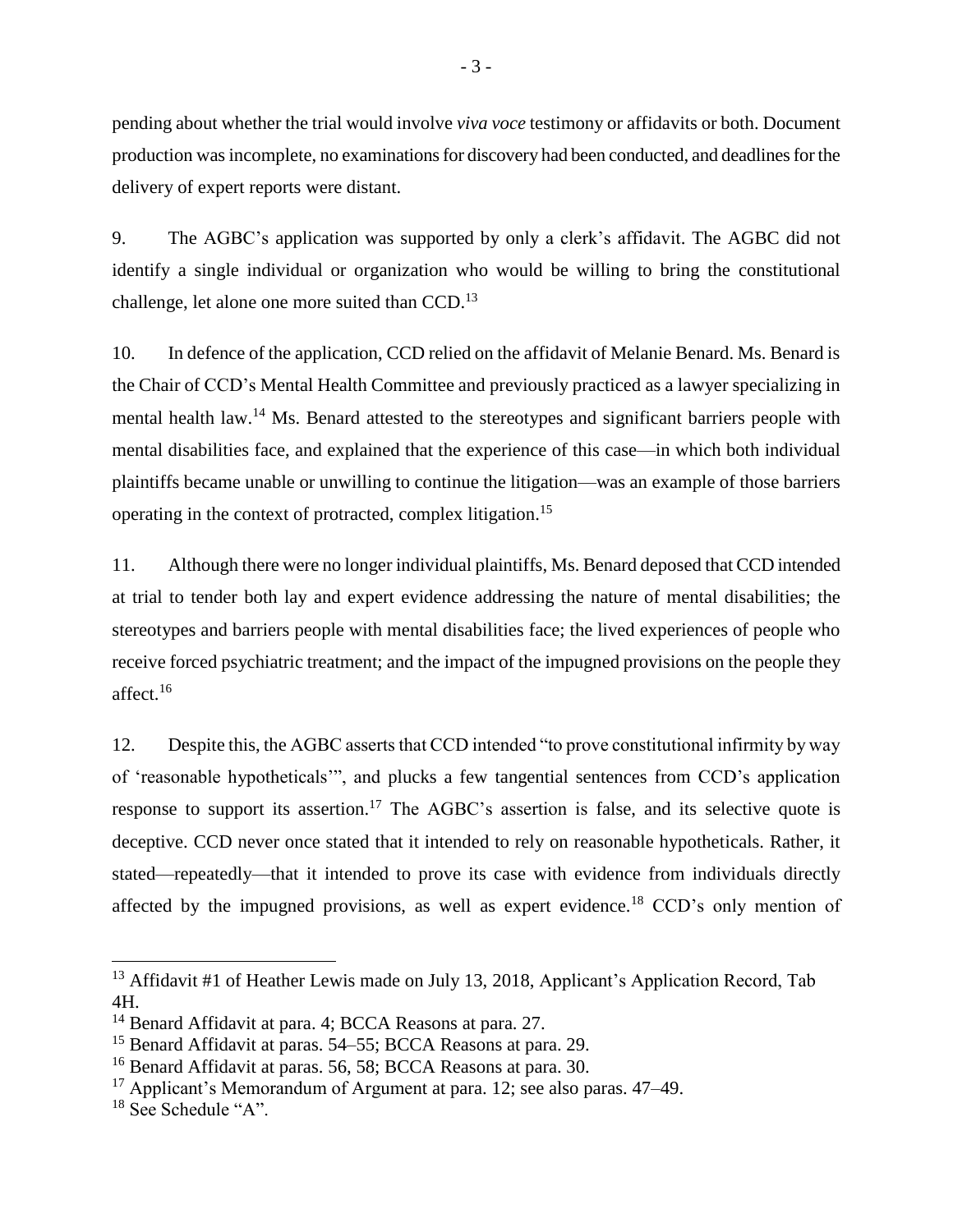reasonable hypotheticals was a passing observation that they can be a legitimate aspect of constitutional litigation.

13. After summarising the law on public interest standing set out by this Court in *Borowski*<sup>19</sup> and *Downtown Eastside*, the chambers judge concluded that CCD lacked public interest standing and dismissed the action. 20

14. On the first factor for public interest standing—serious justiciable issue—the chambers judge found that the action lacked an "indispensable factual foundation" and "a particular factual context of an individual's case", and was thus incapable of raising a serious justiciable issue.<sup>21</sup>

15. On the second factor—genuine interest—the chambers judge found that while CCD did indeed have "some genuine interest in the issues that it wishes to raise in these proceedings",<sup>22</sup> it "only weakly meets the second criterion for public interest standing".<sup>23</sup> He reasoned that CCD was "more focussed on disability (particularly physical disability) and far less focussed on mental health."<sup>24</sup>

16. On the third and final factor—reasonable and effective means to bring the challenge to court—the chambers judge held CCD did not represent the interests of everyone whom the impugned provisions affected, $25$  stated that there must be a directly affected individual who would be willing and able to bring a similar claim,  $^{26}$  and found that, absent an individual co-plaintiff, the action was bound to have "an insufficient factual matrix" to be tried.<sup>27</sup>

17. Writing through Dickson J.A. (Frankel and DeWitt-Van Oosten JJ.A. concurring), the Court of Appeal for British Columbia unanimously allowed CCD's appeal. The Court of Appeal focused on the first factor governing public interest standing: serious justiciable issue. The Court of Appeal

<sup>19</sup> *Minister of Justice of Canada v. Borowski*, [1981] 2 S.C.R. 575 [*Borowski*].

<sup>20</sup> *MacLaren v. British Columbia (Attorney General)*, 2018 BCSC 1753 at para. 98 [BCSC Reasons].

<sup>21</sup> BCSC Reasons at para. 35–38.

 $22$  BCSC Reasons at paras. 43, 53.

 $23$  BCSC Reasons at paras. 44, 53.

<sup>&</sup>lt;sup>24</sup> BCSC Reasons at para. 44.

<sup>&</sup>lt;sup>25</sup> BCSC Reasons at para. 72.

<sup>26</sup> BCSC Reasons at para. 95.

 $27$  BCSC Reasons at paras. 68–69.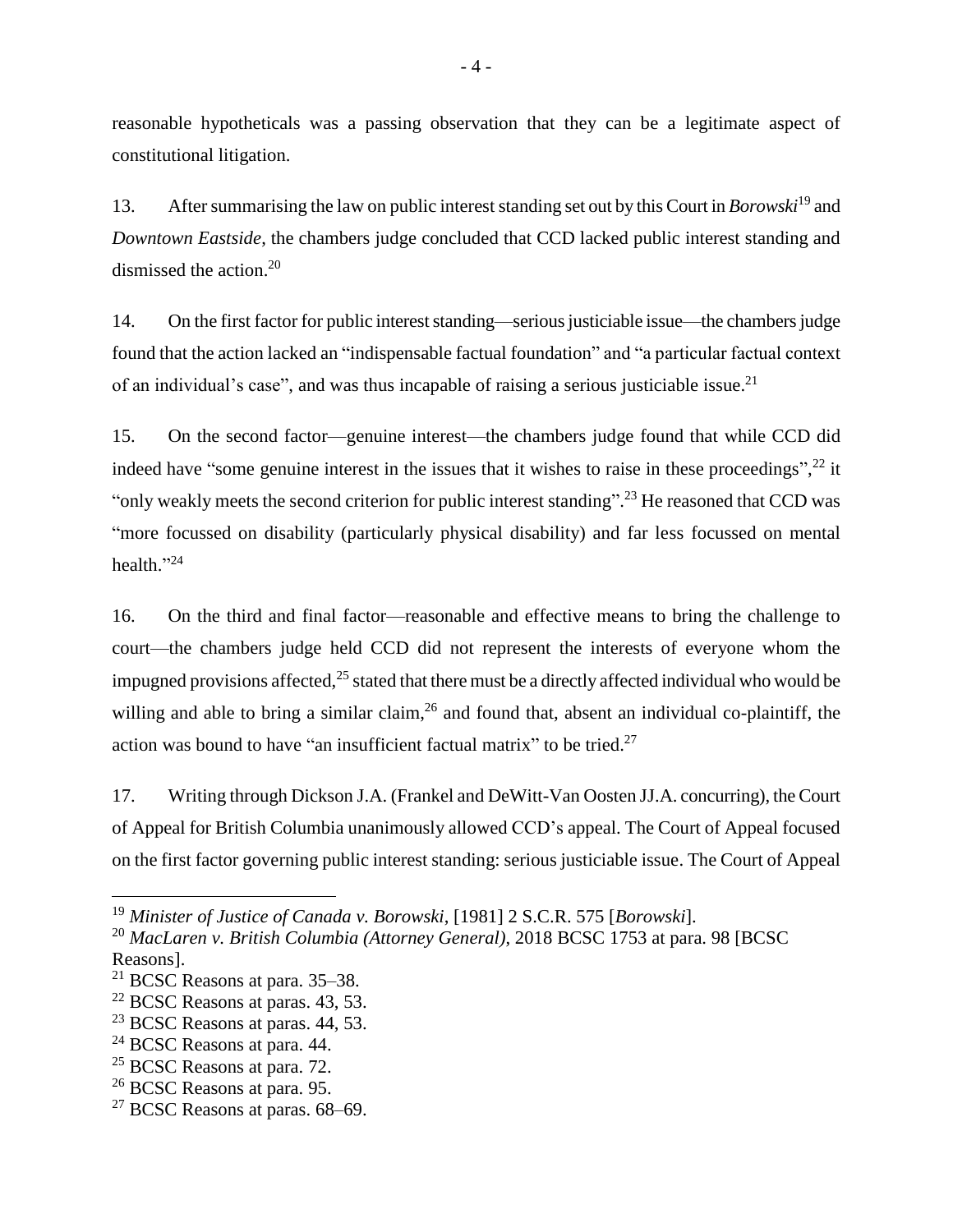held that the chambers judge erred in principle by concluding that an individual plaintiff, or a specific individual's factual context, was needed to raise a serious justiciable issue.<sup>28</sup>

18. In identifying the chambers judge's error, the Court of Appeal summarised and applied *Downtown Eastside* and other case law on public interest standing. A challenge to the constitutional validity of specific legislation always raises a justiciable issue.<sup>29</sup> And because CCD's action is a systemic challenge to the constitutionality of the impugned provisions—meaning those provisions allegedly affect all members of a defined and identifiable group (involuntary patients) in the same way—a particular individual's factual context was not needed to raise a serious justiciable issue.<sup>30</sup>

19. Having found that the chambers judge erred in his approach to the first factor, the Court of Appeal considered it unnecessary to analyse the remainder of the chambers judge's approach. In *obiter*, however, Dickson J.A. commented briefly that the chambers judge's approach to the third factor did not align with the flexible, purposive approach required by *Downtown Eastside*. 31

20. The Court of Appeal also found that fresh evidence filed after the appeal was argued—of overlapping constitutional challenges in a new proposed class proceeding and a discontinued action commenced by an individual plaintiff—might have been relevant to the chambers judge's standing analysis.<sup>32</sup> The Court of Appeal remitted the AGBC's application for fresh consideration.

<sup>&</sup>lt;sup>28</sup> BCCA Reasons at para. 114.

<sup>29</sup> BCCA Reasons at para. 105.

<sup>&</sup>lt;sup>30</sup> BCCA Reasons at para. 112.

<sup>&</sup>lt;sup>31</sup> BCCA Reasons at para. 115.

<sup>&</sup>lt;sup>32</sup> BCCA Reasons at paras. 122–123.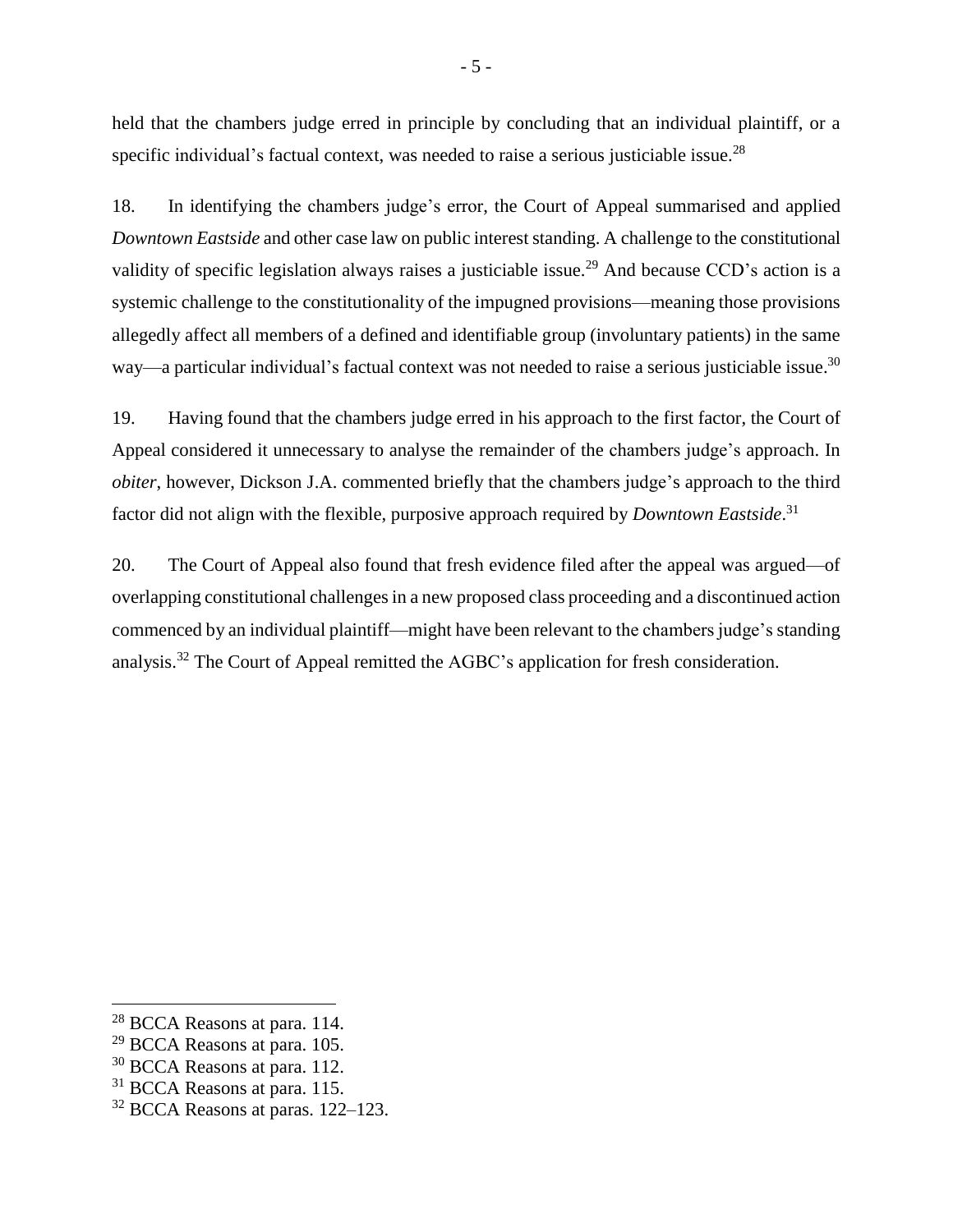#### **PART II - QUESTIONS IN ISSUE**

<span id="page-8-0"></span>21. The AGBC asserts that its proposed appeal raises two issues: (i) are legality and access to justice the primary considerations in the *Downtown Eastside* test for public interest standing? and (ii) can reasonable hypotheticals provide a sufficient evidentiary basis for public interest litigation in cases without an individual plaintiff?<sup>33</sup> Neither of these issues arises from the Court of Appeal's decision.

22. The Court of Appeal never held that legality and access to justice are the primary considerations in determining public interest standing. It stated, at most, that they "merit particular weight in the balancing exercise" that a court must undertake to determine whether public interest standing should be granted. <sup>34</sup> That is consistent with *Downtown Eastside*, which theCourt of Appeal extensively cited, and with the very concept of public interest standing: if ensuring legality and access to justice were not important goals, there would be no reason ever to grant standing to challenge laws to people not directly affected by them.

23. The Court of Appeal also never held that reasonable hypotheticals provide a sufficient evidentiary basis for constitutional litigation in cases without an individual plaintiff. Nor did CCD ever argue it. Nor does CCD wish to. The AGBC has fabricated this issue to try to make its proposed appeal interesting. But the issue simply does not arise—neither of the judgments below mentions it. This issue will not be presented in an adversarial setting if this Court grants leave; CCD will not argue that reasonable hypotheticals are sufficient.

24. In short, the Court of Appeal said and decided nothing new. It merely applied settled law to identify an error in how the chambers judge analyzed one of the factors governing public interest standing, and left it to him to conduct a proper analysis. The Court of Appeal's decision gives rise to no issues of public importance. Leave should be denied.

<sup>&</sup>lt;sup>33</sup> Applicant's Memorandum of Argument at para. 25.

<sup>&</sup>lt;sup>34</sup> BCCA Reasons at paras. 79, 86.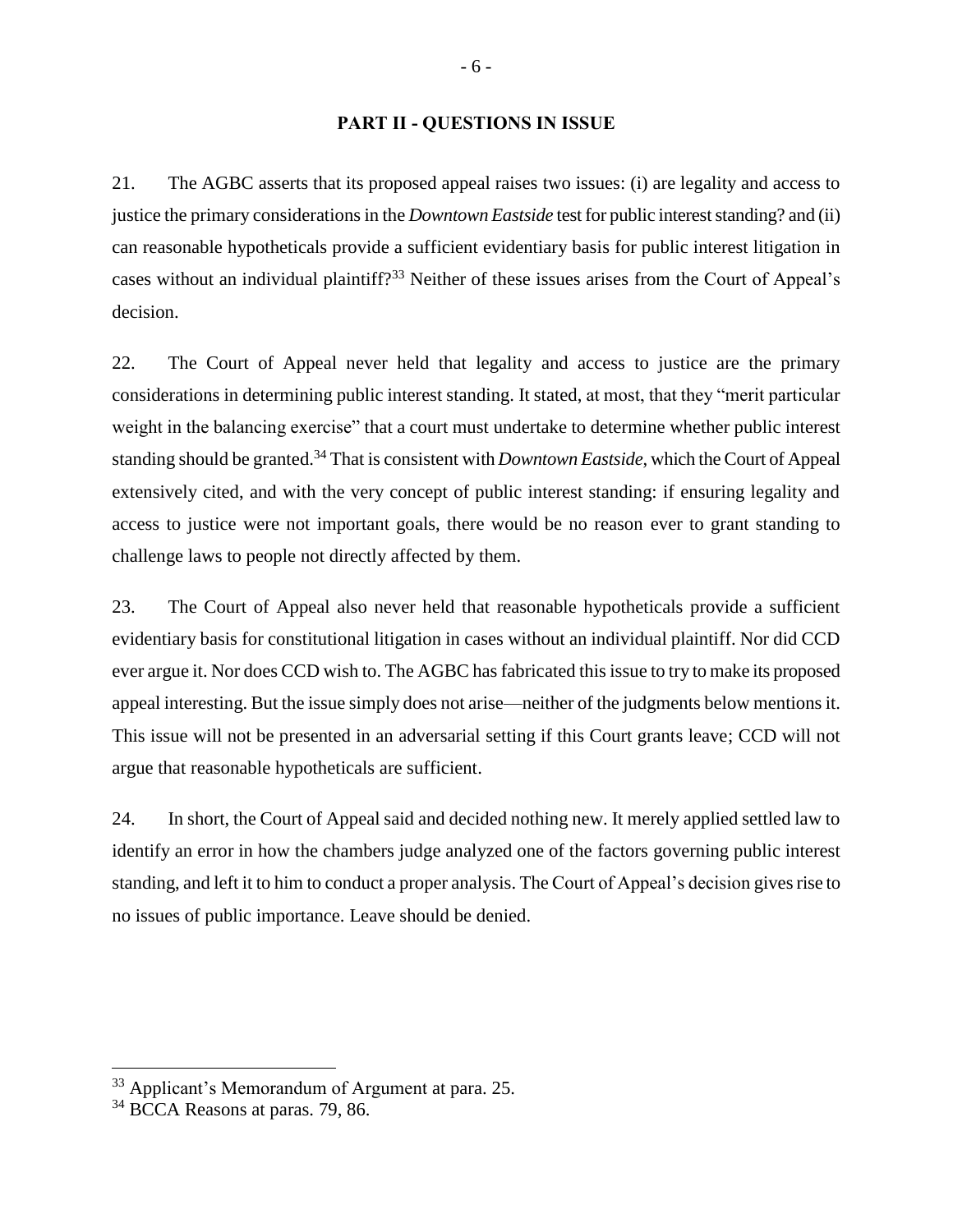#### **PART III - STATEMENT OF ARGUMENT**

#### <span id="page-9-1"></span><span id="page-9-0"></span>**A. No New Approach to Public Interest Standing**

25. The AGBC's primary argument is that the Court of Appeal adopted a new approach to public interest standing by placing new, undue weight on legality and access to justice.<sup>35</sup> This ignores what the Court of Appeal actually did: summarize this Court's decisions in *Downtown Eastside*, 36 *Borowski*, <sup>37</sup> and *Canadian Council of Churches*<sup>38</sup> to confirm that the prescribed framework should be applied in a "flexible and purposive manner"<sup>39</sup> and "judges must balance access to justice with the preservation of judicial resources, with a particular view to upholding the legality principle".<sup>40</sup> The Court of Appeal neither made new law nor criticized existing law. It broke no new ground.

26. The AGBC's argument that the Court of Appeal established a new approach appears to arise from a single passage in the decision:

> The goals of upholding the legality principle and facilitating access to justice merit particular weight in the balancing exercise a judge must undertake when deciding whether to grant or refuse public interest standing. While other concerns must also be accounted for, these goals are the key components of the flexible and purposive approach mandated in *Downtown Eastside*. 41

27. These comments do not "disturb"<sup>42</sup> the established balancing exercise or "assign extra weight<sup>"43</sup> to legality and access to justice. They are but two sentences in the Court of Appeal's 21paragraph background overview of public interest standing and its explanation of the concept's *raison d'être*. They should be uncontroversial: as this Court confirmed nearly 20 years ago in *Canadian Council of Churches*, "the *main purpose* of granting public interest standing is to prevent

<sup>35</sup> Applicant's Memorandum of Argument at para. 37.

<sup>36</sup> *Downtown Eastside* at paras. 20, 23, 36, 52–53.

<sup>37</sup> *Borowski* at p. 598.

<sup>38</sup> *Canadian Council of Churches v. Canada (Minister of Employment and Immigration)*, [1992] 1 S.C.R. 236 at pp. 250, 252, 253, 255–56 [*Canadian Council of Churches*].

<sup>39</sup> BCCA Reasons at para. 86.

<sup>40</sup> BCCA Reasons at para. 86.

<sup>41</sup> BCCA Reasons at para. 79.

<sup>42</sup> Applicant's Memorandum of Argument at para. 36.

<sup>&</sup>lt;sup>43</sup> Applicant's Memorandum of Argument at para. 37.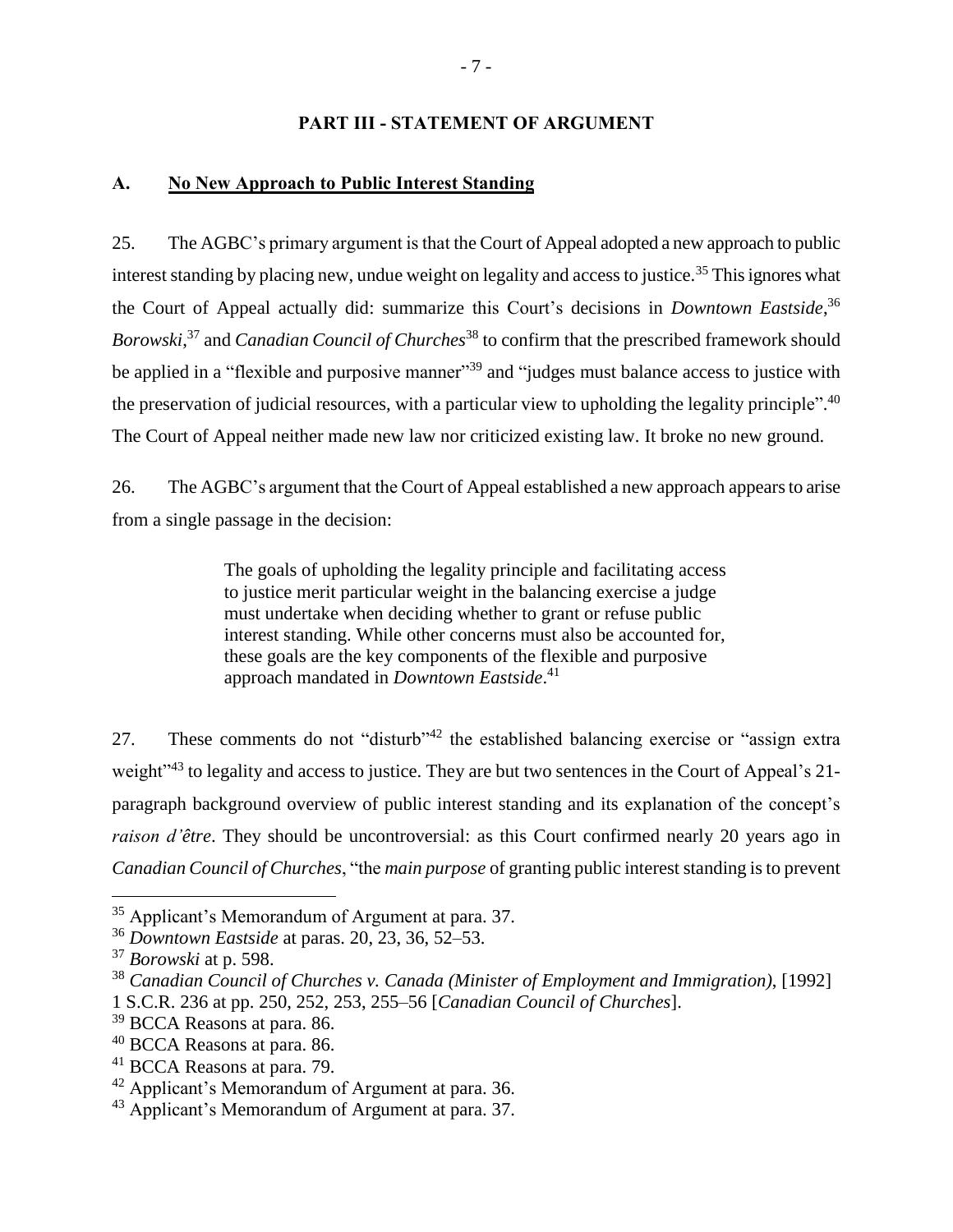public acts or legislation from being immunized from challenge and to enable courts to scrutinize the legality of government action and strike down unconstitutional laws".<sup>44</sup>

28. The critical part of the Court of Appeal's judgment concerns the chambers judge's analysis of the first factor governing public interest standing.

29. The Court of Appeal reiterated settled law that (i) "[a]n issue is 'justiciable' if [it] is appropriate for judicial determination and 'serious' if it raises a substantial question that is 'far from frivolous" and (ii) "a challenge to the constitutionality of legislation is always justiciable".<sup>45</sup> It then observed that CCD had pleaded "concrete and detailed material facts" in support of its allegations that "specific legislation" breached the *Charter* rights of a "defined and identifiable" group. It also observed that the alleged breaches "are manifestly serious and the claim is 'far from frivolous'".<sup>46</sup>

30. On that basis, the Court of Appeal found that the chambers judge had erred by concluding that CCD's action was incapable of raising a serious justiciable issue without an individual plaintiff or an individual's specific factual context.<sup>47</sup>

31. The Court of Appeal did not fault the chambers judge for giving insufficient weight to legality or access to justice when considering the first standing factor. Instead, the Court of Appeal highlighted the very concerns the AGBC has articulated in this leave application: the granting of public interest standing must always be subject to appropriate constraints. It explicitly acknowledged that courts are

> rightly concerned with the need to maintain limitations to ensure that the courts are not overburdened with marginal or redundant claims, that so-called "busybody litigants" are screened out, that the contending views of those most directly affected by an issue are presented and that the courts stay within their proper constitutional role. 48

32. Again, no new law was made. Nothing was upended or reframed. Leave should be denied.

<sup>44</sup> BCCA Reasons at para. 73 citing *Canadian Council of Churches* at 255–56 [emphasis added].

<sup>45</sup> BCCA Reasons at para. 90.

 $46$  BCCA Reasons at paras. 109, 111–112

<sup>&</sup>lt;sup>47</sup> BCCA Reasons at para. 114.

<sup>48</sup> BCCA Reasons at para. 70.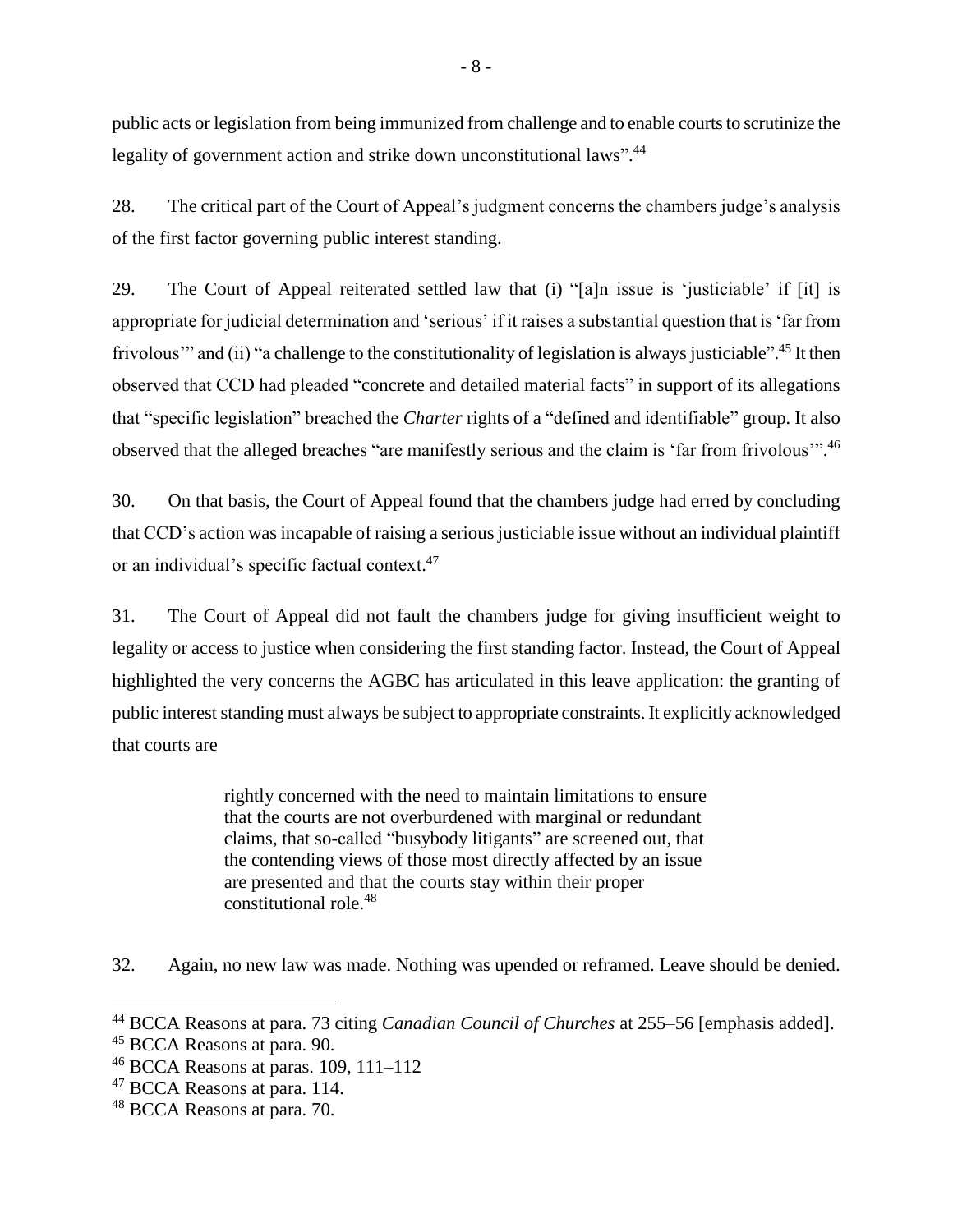### <span id="page-11-0"></span>**B. No Endorsement of Trials Based on Reasonable Hypotheticals**

33. The AGBC also argues that leave should be granted because the Court of Appeal supposedly accepted that reasonable hypotheticals could and would provide a "sufficient evidentiary basis for public interest litigation in cases without an individual plaintiff".<sup>49</sup> This is completely concocted.

34. CCD never argued that reasonable hypotheticals would constitute a sufficient evidentiary basis for its constitutional challenge. And the Court of Appeal never held that this or indeed any constitutional challenge could succeed without evidence or based on reasonable hypotheticals alone. The phrase "reasonable hypothetical" appears nowhere in the decision. The Court of Appeal did not even discuss the issue.

35. Instead, the Court of Appeal acknowledged the need for a "sufficiently concrete and welldeveloped factual setting".<sup>50</sup> It confirmed that, in a systemic challenge disputing the constitutionality of specific legislation that affects a defined group of people regardless of their individual characteristics, the factual setting required for trial could *potentially* be provided through means other than an individual co-plaintiff—*e.g.*, evidence from "directly-affected non-plaintiff and expert witnesses," as in *Thompson v. Ontario (Attorney General)*. 51

36. On this basis, the Court of Appeal concluded that the chambers judge had erred in finding that a serious justiciable issue could not exist without an individual plaintiff's factual context.<sup>52</sup>

37. In coming to its conclusion, the Court of Appeal referred to other cases addressing public interest standing in systemic constitutional challenges, including *Association of Drug War Survivors*<sup>53</sup> and *British Columbia Civil Liberties Association*. 54

<sup>49</sup> Applicant's Memorandum of Argument at para. 41 (header).

<sup>50</sup> BCCA Reasons at para. 100, quoting *Downtown Eastside* at para. 51; see also BCCA Reasons at paras. 91, 97.

<sup>51</sup> *Thompson v. Ontario (Attorney General)*, 2011 ONSC 2023 at paras. 45–53, cited in BCCA Reasons at para. 113.

<sup>52</sup> BCCA Reasons at para. 114.

<sup>53</sup> *British Columbia/Yukon Association of Drug War Survivors v. Abbotsford (City)*, 2014 BCSC 1817, rev'd in part on other grounds 2015 BCCA 142 [*Association of Drug War Survivors*].

<sup>54</sup> *British Columbia Civil Liberties Association v. Canada (Attorney General)*, 2019 BCCA 228 [*British Columbia Civil Liberties Association*].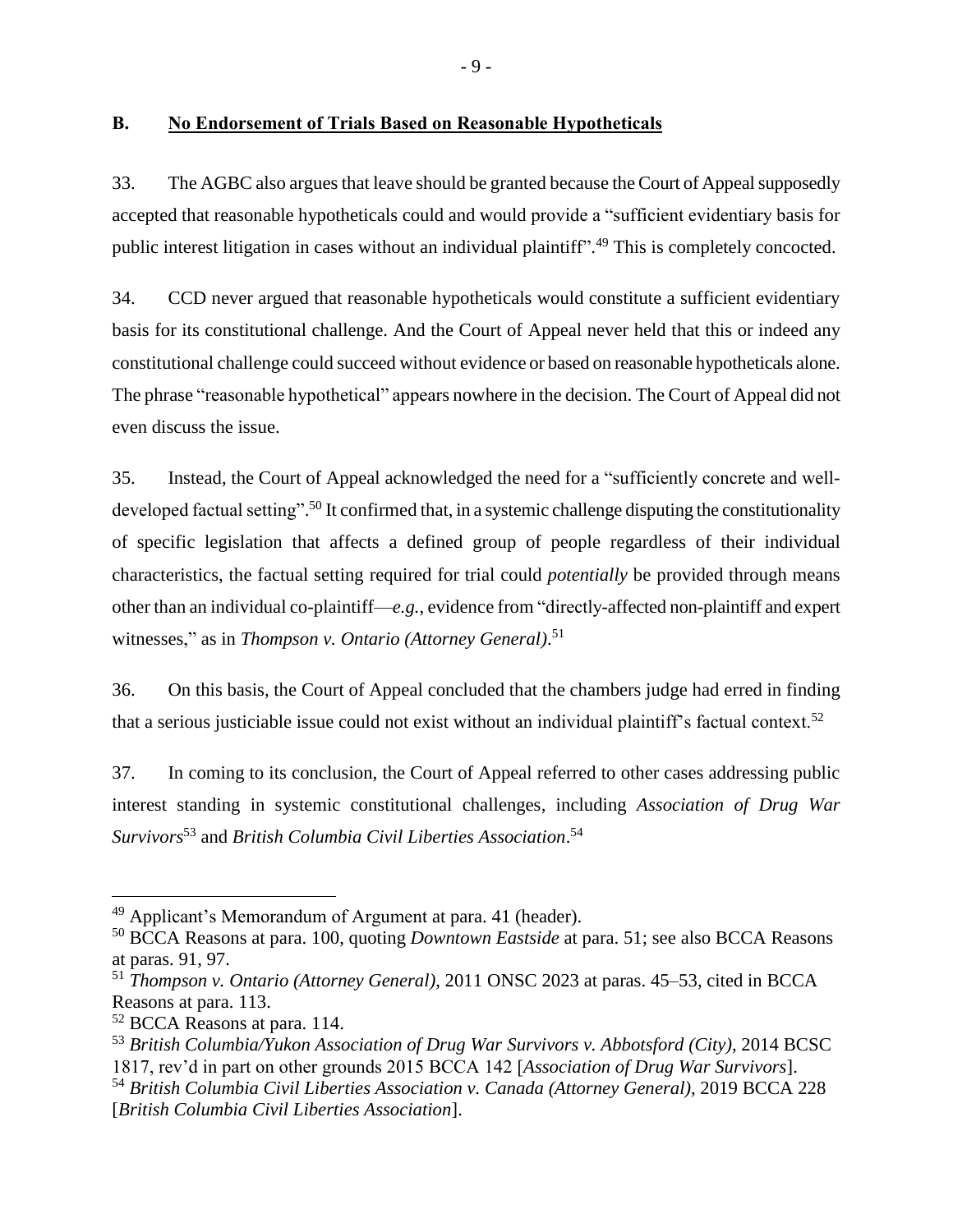38. *British Columbia Civil Liberties Association* arose from a challenge by two non-profit organizations to the administrative segregation of inmates in federal penitentiaries. In its decision, the Court of Appeal confirmed that courts can "grant a public interest standing litigant declaratory relief that state conduct against a non-party violates the *Charter*". 55

39. In *Association of Drug War Survivors*, the plaintiff organization challenged City of Abbotsford bylaws and actions that were said to violate the constitutional rights of people who are homeless. The court found a serious justiciable issue and granted public interest standing despite the absence of an individual co-plaintiff. 56

40. The Court of Appeal did not make any new law or disturb existing law when it observed that these cases "affirm that an individual plaintiff and plaintiff-specific material facts are not always necessary for a serious justiciable issue to be raised" in a systemic constitutional challenge, and thus satisfy the first standing factor.<sup>57</sup> Only the AGBC finds that proposition controversial.

<span id="page-12-0"></span>41. As there are no issues of public importance, the AGBC's leave application should be denied.

## **PART IV - SUBMISSIONS ON COSTS**

42. This Court should follow its usual practice and award costs in the cause.

<sup>55</sup> *British Columbia Civil Liberties Association* at para. 266.

<sup>56</sup> *Association of Drug War Survivors* at paras. 14, 38, 59–62.

<sup>57</sup> BCCA Reasons at para. 97.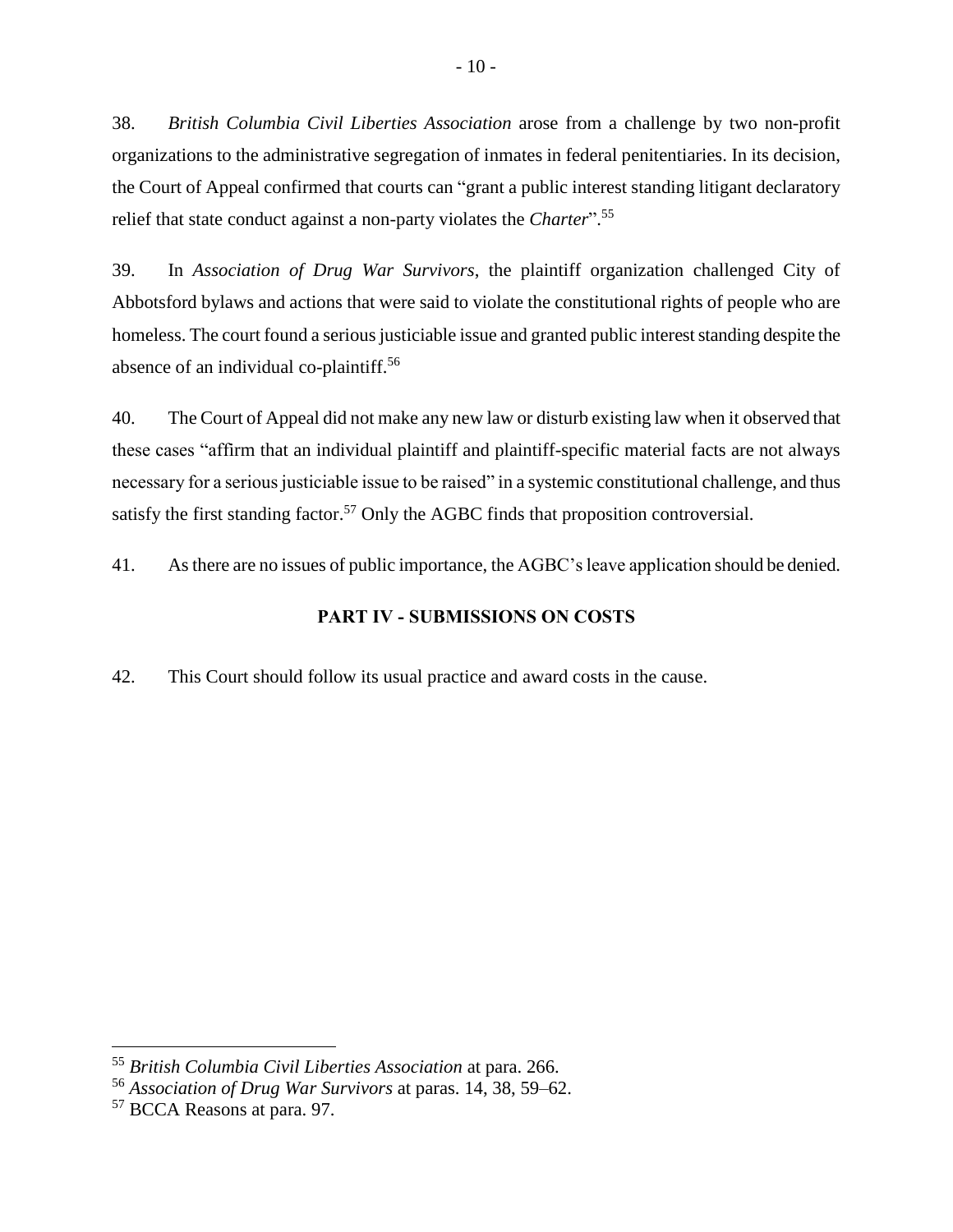## **PART V - ORDER SOUGHT**

43. The application for leave to appeal should be dismissed, with costs.

ALL OF WHICH IS RESPECTFULLY SUBMITTED.

Dated this  $18<sup>th</sup>$  day of January, 2021.

Ó

MICHAEL A. FEDER, Q.C./ KATHERINE BOOTH/ KEVIN LOVE Counsel for the respondent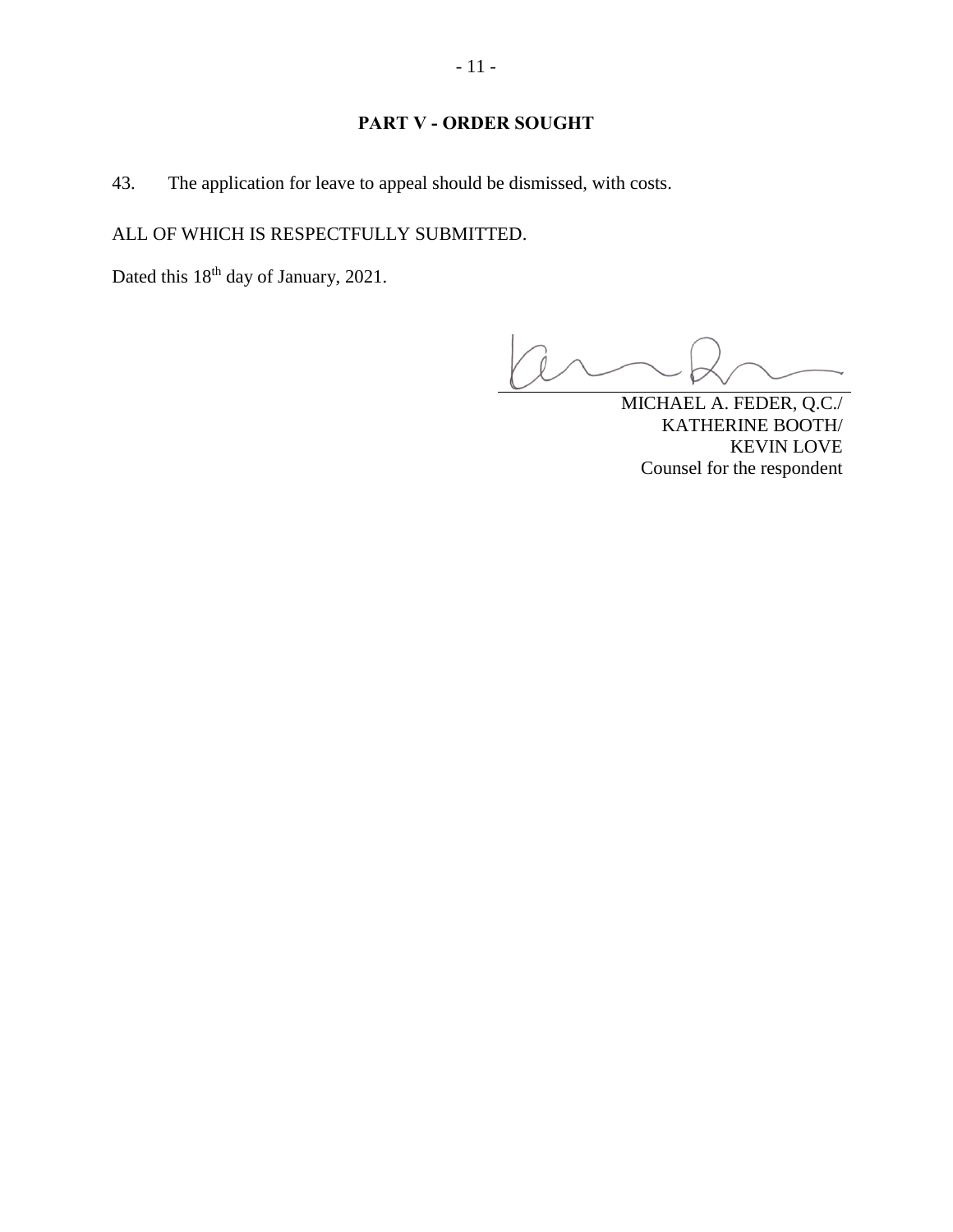## **PART VI - TABLE OF AUTHORITIES**

## <span id="page-14-0"></span>**CASE LAW**

| <b>Authority</b>                                                                                                               | Paragraph (s)                                                                          |
|--------------------------------------------------------------------------------------------------------------------------------|----------------------------------------------------------------------------------------|
| British Columbia Civil Liberties Association v. Canada (Attorney General),<br>2019 BCCA 228.                                   | 37, 38                                                                                 |
| British Columbia/Yukon Association of Drug War Survivors v. Abbotsford<br>(City), 2014 BCSC 1817, rev'd in part 2015 BCCA 142. | 37, 39, 40                                                                             |
| Canada (Attorney General) v. Downtown Eastside Sex Workers United<br>Against Violence, 2012 SCC 45.                            | 1, 2, 13, 18, 19,<br>21, 22, 25, 35,<br>40                                             |
| Canadian Council of Churches v. Canada (Minister of Employment and<br><i>Immigration</i> ), [1992] 1 S.C.R. 236 (S.C.C.).      | 25, 27                                                                                 |
| Council of Canadians with Disabilities v. British Columbia (Attorney<br>General), 2020 BCCA 241.                               | 3, 6, 7, 8, 10, 11,<br>17, 18, 19, 20,<br>22, 25, 26, 27,<br>29, 30, 31, 35,<br>36, 40 |
| MacLaren v. British Columbia (Attorney General), 2018 BCSC 1753.                                                               | 13, 14, 15, 16                                                                         |
| Minister of Justice of Canada v. Borowski, [1981] 2 S.C.R. 575 (S.C.C.).                                                       | 13, 25                                                                                 |
| Thompson v. Ontario (Attorney General), 2011 ONSC 2023.                                                                        | 35                                                                                     |

# **STATUTES, REGULATIONS, RULES, ETC.**

| <b>Statute</b>                                                                                                                                         | Paragraph (s) |
|--------------------------------------------------------------------------------------------------------------------------------------------------------|---------------|
| Canadian Charter of Rights and Freedoms, The Constitution Act 1982,<br>being Schedule B to the <i>Canada Act</i> 1982 (UK), 1982, c. 11, ss. 7 and 15. | 5, 29, 38     |
| (English)                                                                                                                                              |               |
| Canadian Charter of Rights and Freedoms, The Constitution Act 1982,<br>being Schedule B to the <i>Canada Act</i> 1982 (UK), 1982, c. 11, ss. 7 and 15. |               |
| (French)                                                                                                                                               |               |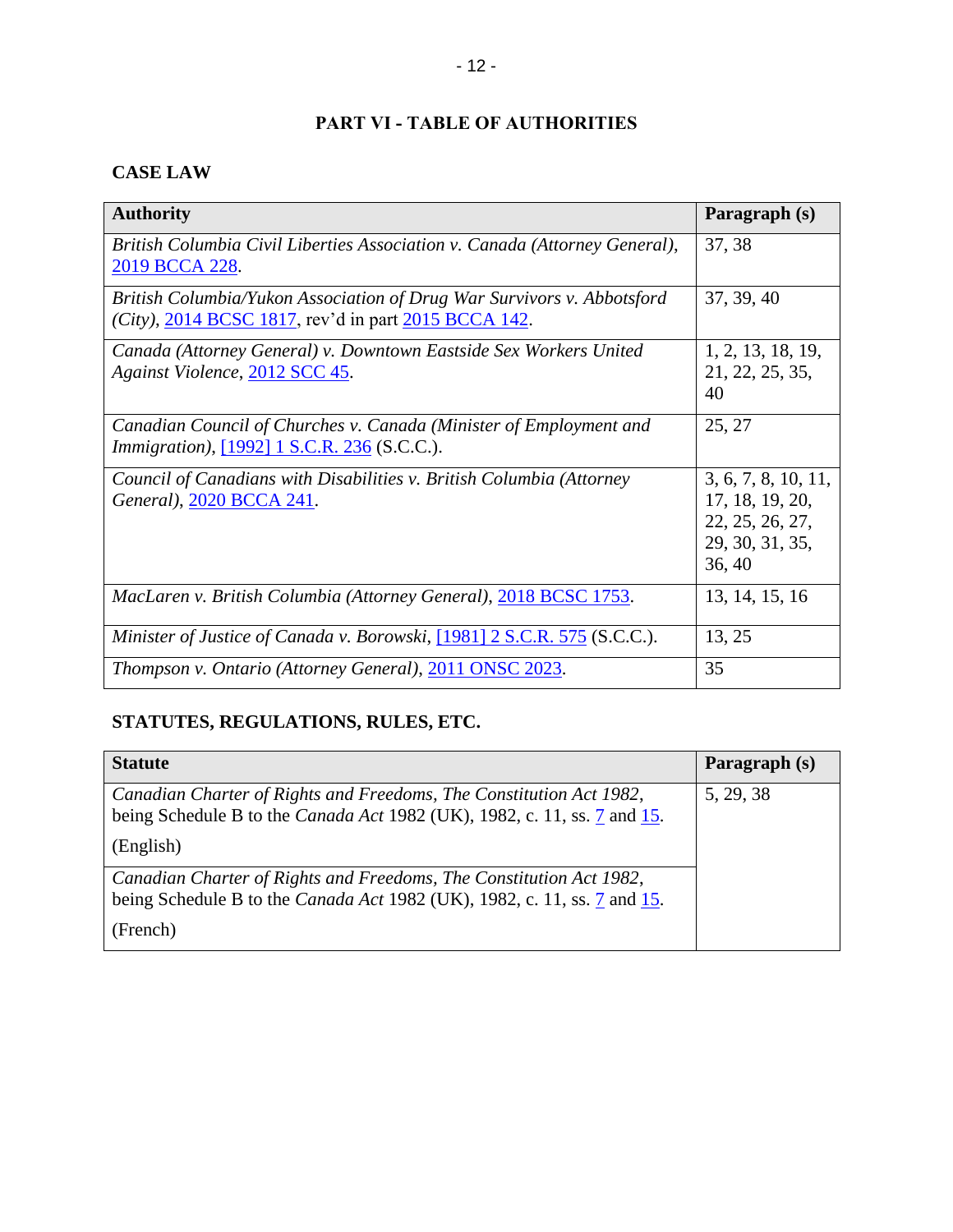#### **SCHEDULE "A"**

Excerpts from Application Response filed by Council of Canadians with Disabilities on August 15, 2018. 58

7. At trial, [CCD] intends to lead expert evidence from both fact and expert witnesses, including from people who have directly experienced the impacts of the Impugned Provisions.

31. No matter who might challenge the Impugned Provisions, there is every reason to expect that the most relevant evidence will come from witnesses other than the plaintiff. The litigation turns on complex questions about mental health, capacity, psychiatric treatments, and the effects of those treatments. Expert evidence on those questions is required.

Excerpts from Factum filed by Council of Canadians with Disabilities at the Court of Appeal for British Columbia on February 27, 2019.<sup>59</sup>

10. … At the trial, CCD intended to lead expert evidence from both lay and expert witnesses, including from witnesses who had directly experienced the impacts of the Impugned Provisions.

15. … [A]t trial, CCD planned to lead both lay and expert evidence addressing the nature of mental disabilities; the stereotypes and barriers faced by people with mental disabilities; the lived experiences of people who receive forced psychiatric treatment; and the impact of the Impugned Provisions on the people whom they affect.

33. … Third, the chambers judge's reasoning ignores the unchallenged evidence that CCD planned to call evidence from and about individuals affected by the Impugned Provisions at trial.

<sup>58</sup> Applicant's Application Record, Tab 4I at paras. 7, 31.

<sup>&</sup>lt;sup>59</sup> Respondent's Application Record, Tab B at paras. 10, 15, 33, 73, 87.